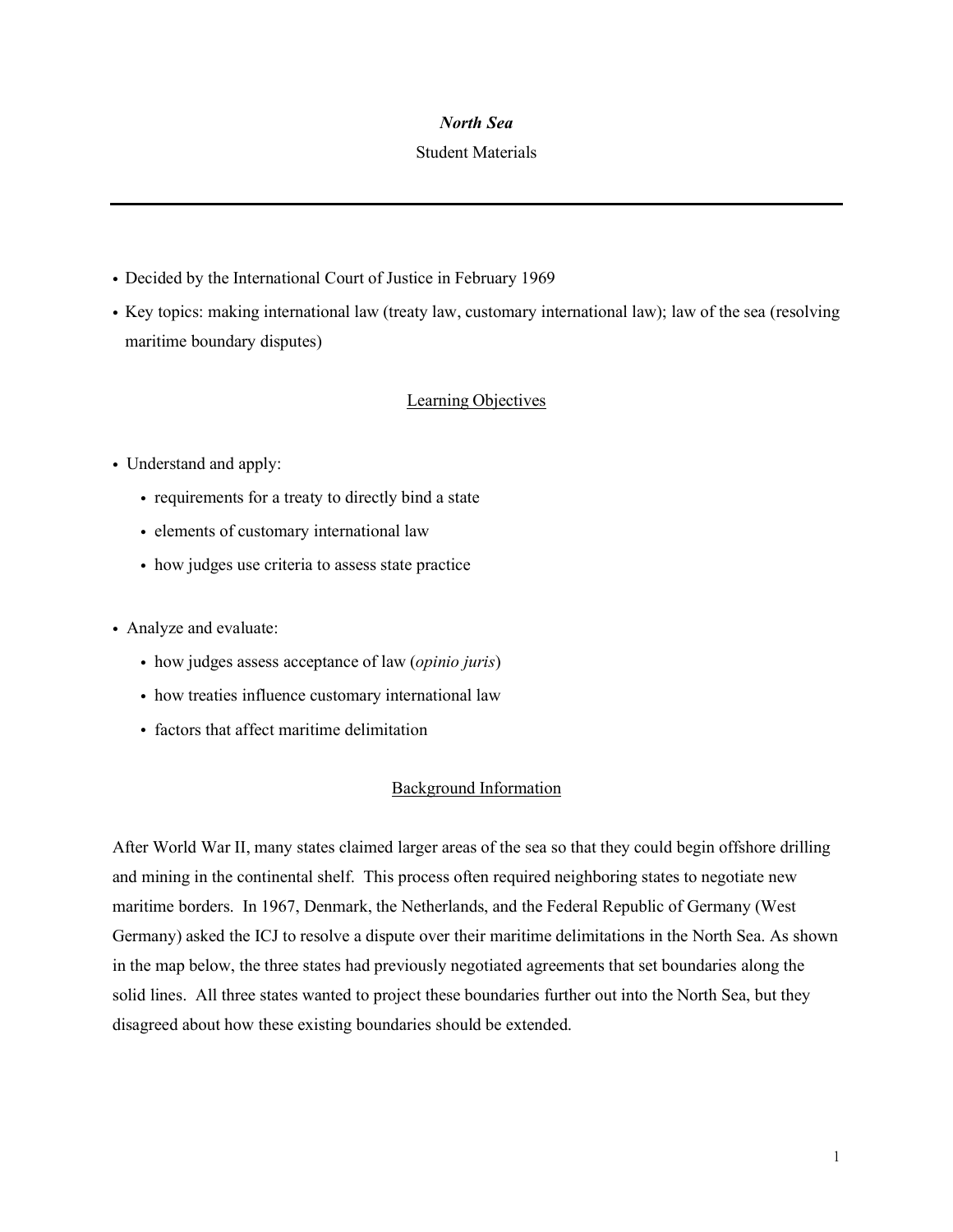Denmark and the Netherlands favored a border-drawing technique called the equidistance method. Because of the shape of Germany's coastline, this method would have resulted in the boundary shown by the dashed line.<sup>1</sup> To support its argument, Denmark and the Netherlands invoked Article 6 of the 1958 Geneva Convention on the Continental Shelf, which mentions the equidistance method, and customary international law. Denmark and the Netherlands asked the Court to rule that international law required states to use the equidistance method.



## **Figure: Equidistance Method and the** *North Sea* **Dispute**

Note: Map drawn by author using QGIS. Data from Natural Earth and ICJ documents.

<sup>&</sup>lt;sup>1</sup> The details of how the equidistance method works are not important for our purposes.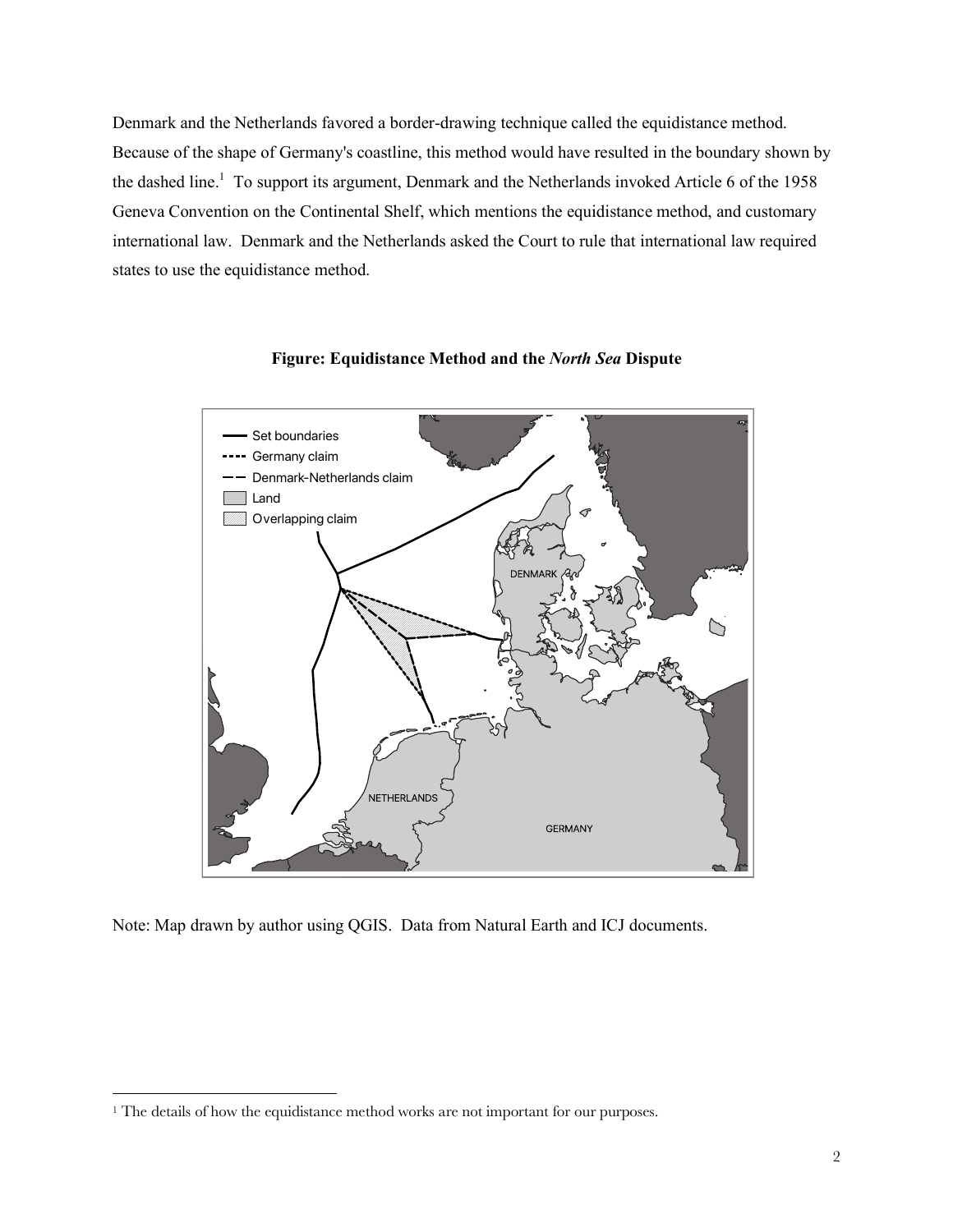In contrast, Germany believed that international law did not require the equidistance method. Germany's coastline was quite long relative to the coastlines of its neighbors, yet the equidistance method would have given Germany a very small share of territory because its coastline bent inwards. Germany instead proposed that the boundary be set along the dotted lines. More specifically, Germany asked the Court to rule that states were not required to use the equidistance method. Germany argued that it had not ratified the relevant treaty, and that customary international law did not require the equidistance method.

Although this case addresses a relatively arcane boundary dispute, the *North Sea* majority judgment is one of the most important rulings in the ICJ's history. Part I of the majority ruling focuses on how state make international law, particularly the elements of customary law. Additionally, the Court addressed how treaty law influences custom—namely, can a state be bound under customary law by a rule in a treaty that the state did not ratify? If so, how does such a rule change from being a conventional rule—a rule created by a convention/treaty—into customary law? The dissenting opinion of Judge Lachs offers a powerful and insightful counterpoint to Part I of the majority judgment and includes many critiques of customary international law as both a theoretical concept and a practical solution to international disputes. Part II of the majority ruling examines important concepts from the law of maritime delimitations. The majority's discussion—which focuses on the equity of outcomes, rather than procedures—guided most maritime delimitations until  $1993.<sup>2</sup>$ 

# Relevant Legal Text

Geneva Convention on the Continental Shelf (1958)

## Article 6, para. 2

Where the same continental shelf is adjacent to the territories of two adjacent states, the boundary of the continental shelf shall be determined by agreement between them. In the absence of agreement, and unless another boundary line is justified by special circumstances, the boundary shall be determined by application of the principle of equidistance …

Article 12, para. 1

<sup>2</sup> See the *Jan Mayen* case.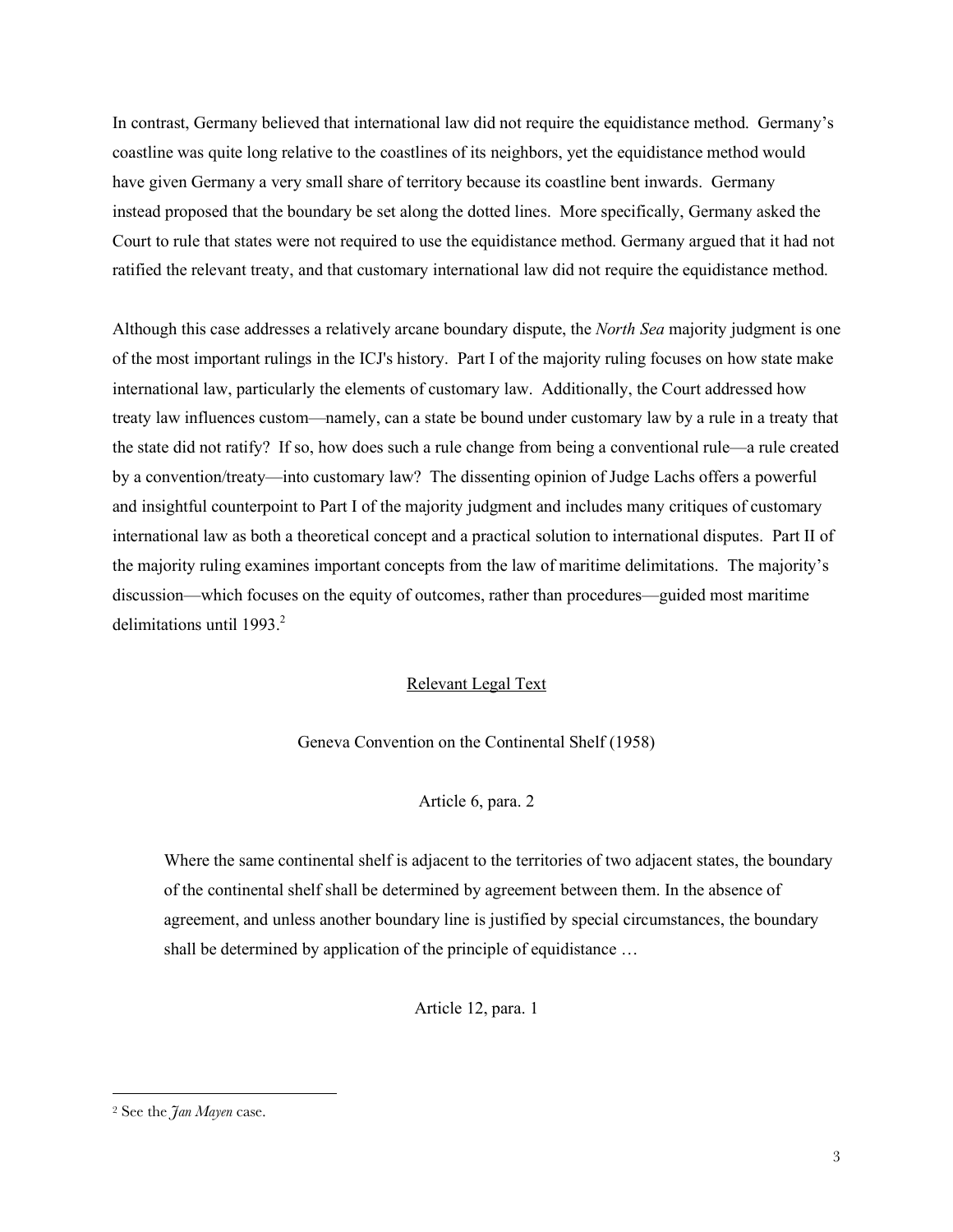At the time of signature, ratification or accession, any state may make reservations to articles of the Convention other than to Articles 1 to 3 inclusive.

## Majority Judgment

#### *Part I: Making International Law*

The majority began by asking: did the 1958 Geneva Convention on the Continental Shelf apply directly as treaty law? Germany had not ratified the Convention, yet Denmark and the Netherlands argued that Germany had created a binding legal obligation by signing the Convention. The majority disagreed with this claim:

The first question to be considered is whether the 1958 Geneva Convention on the Continental Shelf is binding for all the parties in this case … The Convention received 46 signatures and, upto-date, there have been 39 ratifications or accessions. It came into force on 10 June 1964 ... [but] it is in force for any individual state only in so far as, having signed it within the time-limit provided for that purpose, that state has also subsequently ratified it; or, not having signed within that time-limit, has subsequently acceded to the Convention. Denmark and the Netherlands have both signed and ratified the Convention, and are parties to it ... The Federal Republic was one of the signatories of the Convention, but has never ratified it, and is consequently not a party ...

Denmark and the Netherlands [admit] that in these circumstances the Convention cannot, as such, be binding on the Federal Republic, in the sense of the Republic being contractually bound by it. But it is contended that the Convention … has become binding on the Federal Republic in another way,—namely because, by conduct, by public statements and proclamations, and in other ways, the Republic has unilaterally assumed the obligations of the Convention; or has manifested its acceptance of the conventional regime; or has recognized it as being generally applicable to the delimitation of continental shelf areas ...

Only a very definite, very consistent course of conduct on the part of a state in the situation of the Federal Republic could justify the Court in upholding them; and, if this had existed—that is to say if there had been a real intention to manifest acceptance or recognition of the applicability of the conventional regime—then it must be asked why it was that the Federal Republic did not take the obvious step of giving expression to this readiness by simply ratifying the Convention. In principle, when a number of states ... have drawn up a convention specifically providing for a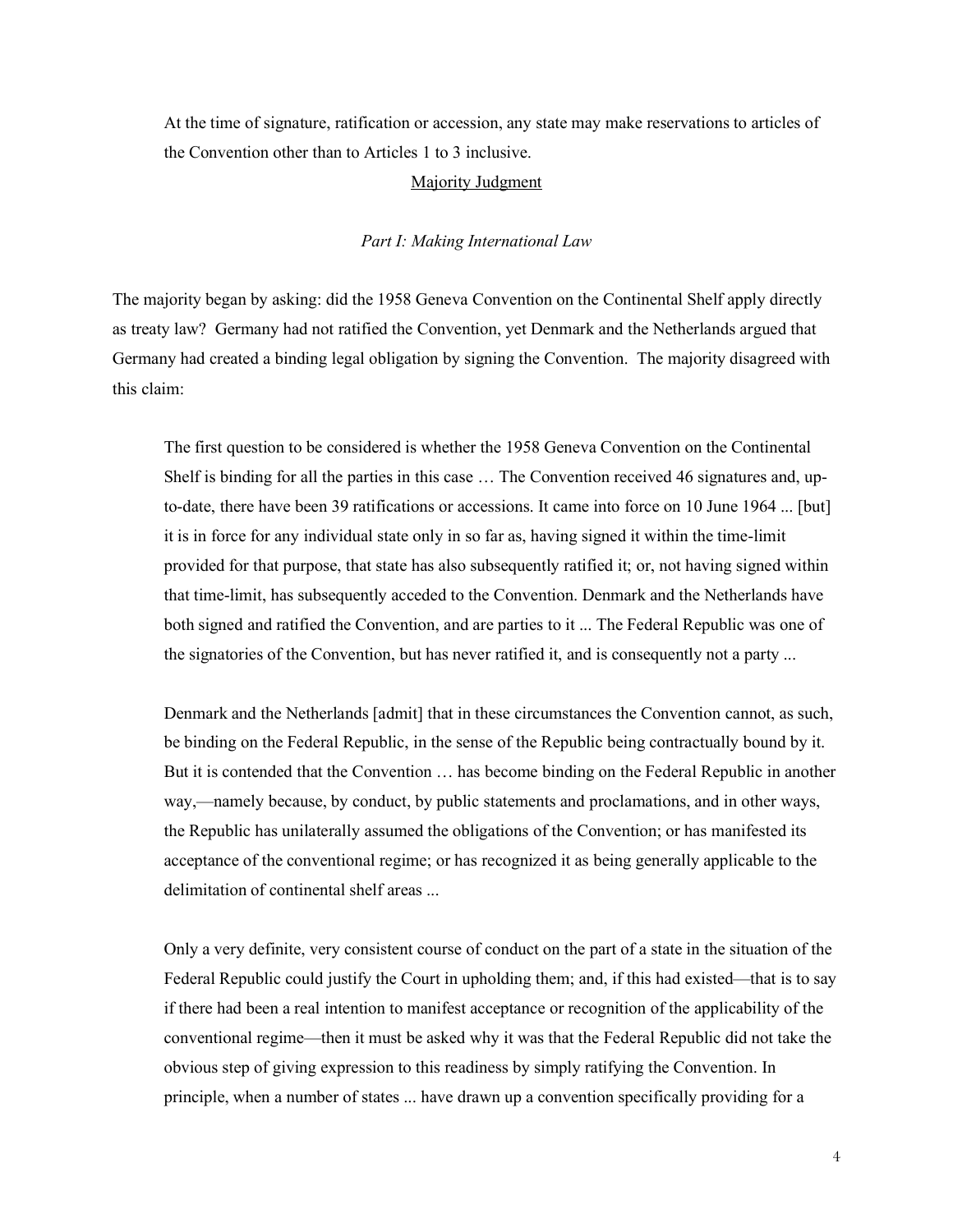particular method by which the intention to become bound by the regime of the convention is to be manifested—namely by the carrying out of certain prescribed formalities (ratification, accession), it is not lightly to be presumed that a state which has not carried out these formalities, though at all times fully able and entitled to do so, has nevertheless somehow become bound in another way ...

The majority then asked: did customary international law require that state use the equidistance rule? The majority began by describing the history of continental shelf delimitations, placing special emphasis on the Truman Proclamation.

It is maintained by Denmark and the Netherlands that the Federal Republic ... is in any event bound to accept delimitation on an equidistance-special circumstances basis, because the use of this method is not in the nature of a merely conventional obligation, but is, or must now be regarded as involving, a rule that is part of the *corpus* of general international law;—and, like other rules of general or customary international law, is binding on the Federal Republic automatically and independently of any specific assent ... This contention ... is based on the work done in this field by international legal bodies, on state practice and on the influence attributed to the Geneva Convention itself,—the claim being that these various factors have cumulatively evidenced or been creative of the *opinio juris sive necessitatis*, requisite for the formation of new rules of customary international law ...

A review of the genesis and development of the equidistance method … may appropriately start with the instrument, generally known as the "Truman Proclamation", issued by the Government of the United States on 28 September 1945. Although this instrument was not the first or only one to have appeared, it has in the opinion of the Court a special status. Previously, various theories as to the nature and extent of the rights relative to or exercisable over the continental shelf had been advanced by jurists, publicists and technicians. The Truman Proclamation however, soon came to be regarded as the starting point of the positive law on the subject, and the chief doctrine it enunciated, namely that of the coastal state as having an original, natural, and exclusive … right to the continental shelf off its shores, came to prevail over all others … With regard to the delimitation of lateral boundaries between the continental shelves of adjacent states, … the Truman Proclamation stated that such boundaries "shall be determined by the United States and the state concerned in accordance with equitable principles." These two concepts, of delimitation by mutual agreement and delimitation in accordance with equitable principles, have underlain all the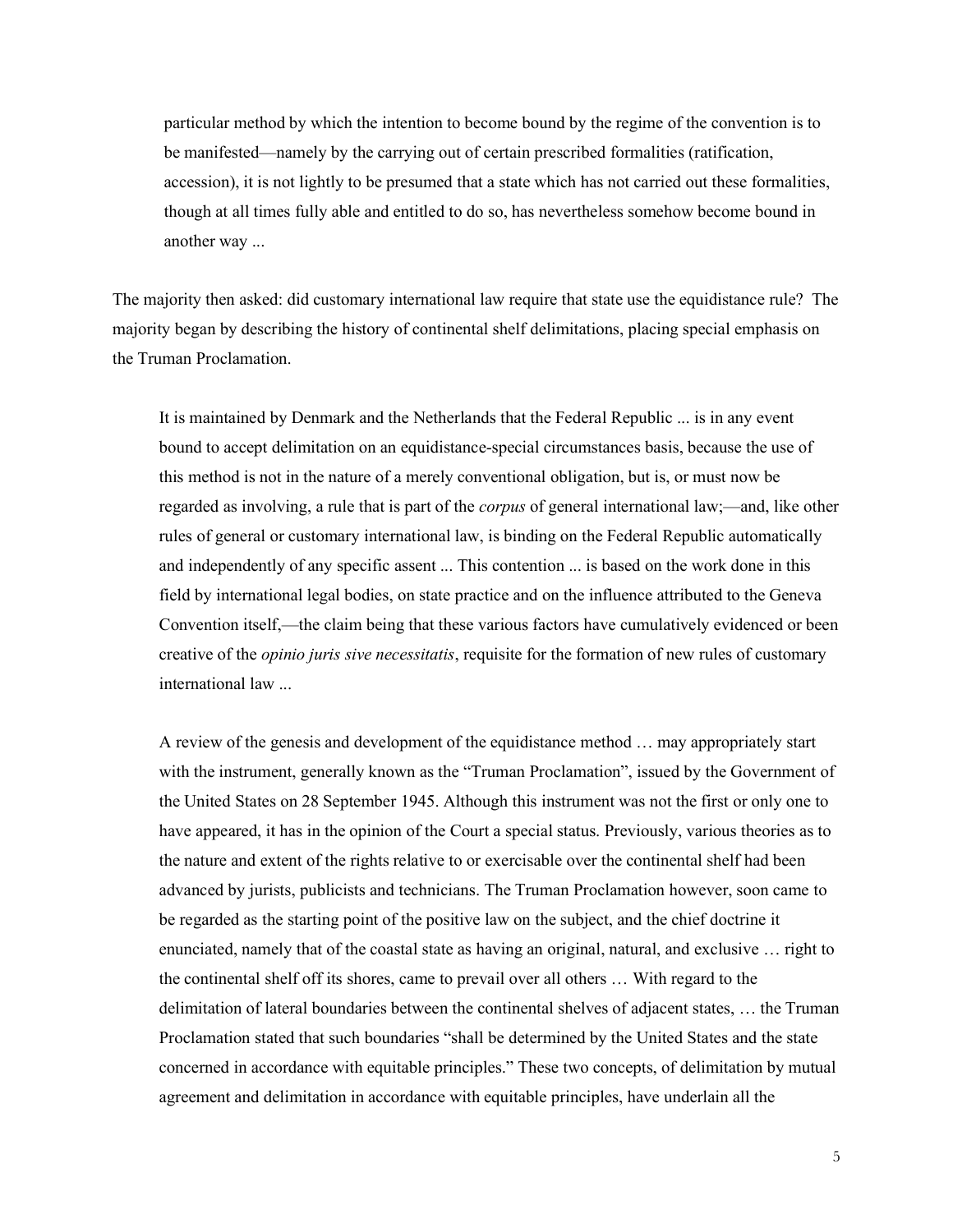subsequent history of the subject. They were reflected in various other state proclamations of the period, and after, and in the later work on the subject …

Denmark and the Netherlands acknowledged that the equidistance rule was not required by customary international law before the 1958 Geneva Convention. However, they argued that the Geneva Convention transformed—or "crystallized"—the equidistance rule into customary international law:

[In] the oral hearing, [Denmark and the Netherlands] stated that they had not in fact contended that the delimitation article (Article 6) of the Convention "embodied already received rules of customary law in the sense that the Convention was merely declaratory of existing rules". Their contention was, rather, that although prior to the Conference, continental shelf law was only in the formative stage, and state practice lacked uniformity, yet "the process of the definition and consolidation of the emerging customary law took place through the work of the International Law Commission, the reaction of governments to that work and the proceedings of the Geneva Conference"; and this emerging customary law became "crystallized in the adoption of the Continental Shelf Convention by the Conference" …

The majority laid out several reasons why they disagreed with the argument of Denmark and the Netherlands:

The principle of equidistance, as it now figures in Article 6 of the Convention, was proposed by the Commission with considerable hesitation, somewhat on an experimental basis, ... and not at all ... as an emerging rule of customary international law. This is clearly not the sort of foundation on which Article 6 of the Convention could be said to have reflected or crystallized such a rule.

The foregoing conclusion receives significant confirmation from the fact that Article 6 is one of those in respect of which, under the reservations article of the Convention (Article 12) reservations may be made by any state on signing, ratifying or acceding—for, speaking generally, it is a characteristic of purely conventional rules and obligations that ... some faculty of making unilateral reservations may, within certain limits, be admitted;—whereas this cannot be so in the case of general or customary law rules and obligations which, by their very nature, must have equal force for all members of the international community, and cannot therefore be the subject of any right of unilateral exclusion exercisable at will by any one of them in its own favour. Consequently, [when] rules or obligations of this order are embodied [in] a convention, such provisions will figure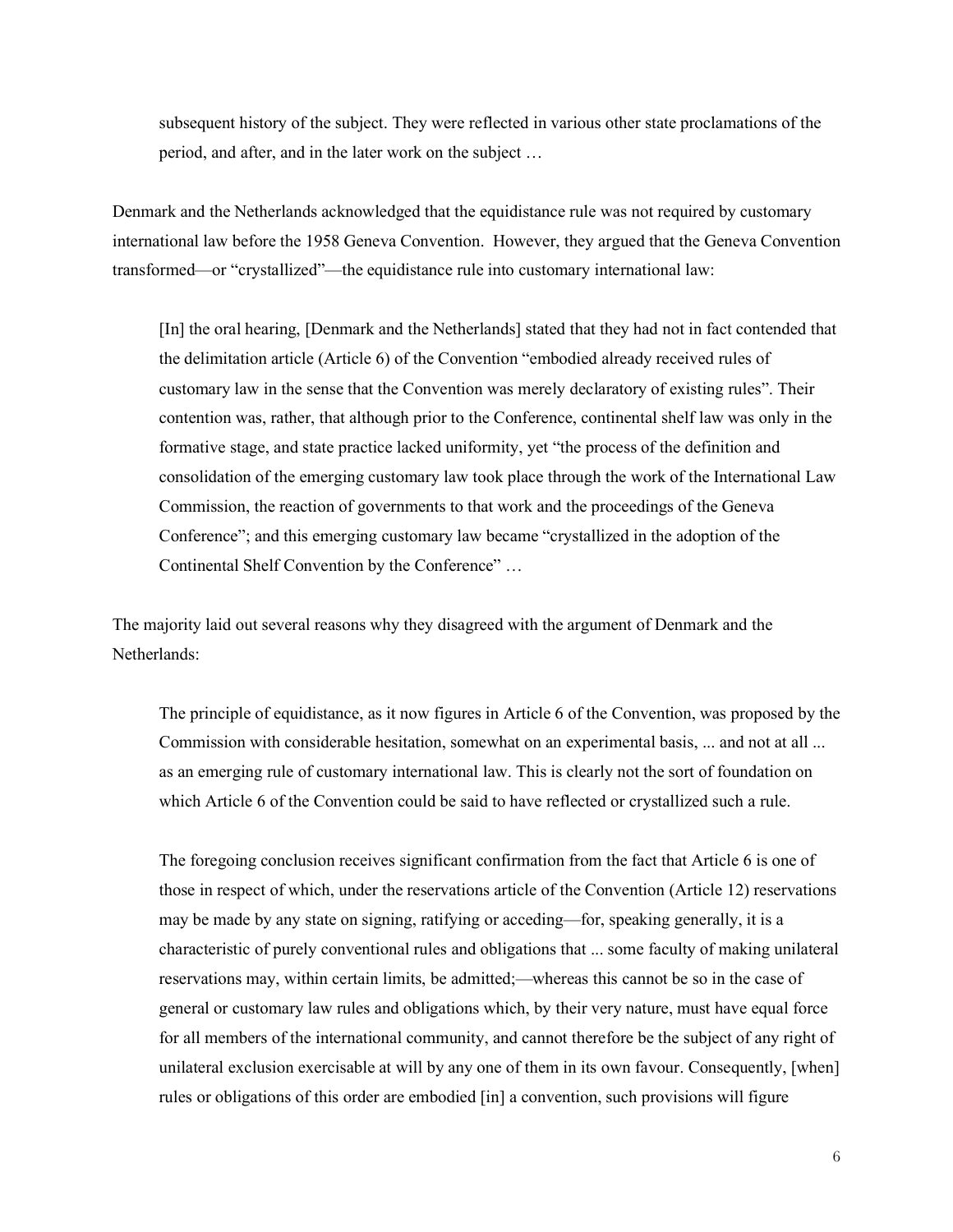amongst those in respect of which a right of unilateral reservation is not conferred, or is excluded. This expectation is, in principle, fulfilled by Article 12 of the Geneva Continental Shelf Convention, which permits reservations to be made to all the articles of the Convention "other than to Articles 1 to 3 inclusive"—these three Articles being the ones which ... were then regarded as reflecting, or as crystallizing, received or at least emergent rules of customary international law ...

In the light of these various considerations, the Court reaches the conclusion that the Geneva Convention did not embody or crystallize any pre-existing or emergent rule of customary law, according to which the delimitation of continental shelf areas between adjacent states must, unless the parties otherwise agree, be carried out on an equidistance-special circumstances basis ...

Denmark and the Netherlands also argued that even if the Geneva Convention did not transform the equidistance rule into customary international law, customary international law was created after the drafting of the Geneva Convention but before they filed their case in 1967:

Denmark and the Netherlands [also argue] that even if there was at the date of the Geneva Convention no rule of customary international law in favour of the equidistance principle, and no such rule was crystallized in Article 6 of the Convention, nevertheless such a rule has come into being since the Convention, partly because of its own impact, partly on the basis of subsequent state practice,—and that this rule, being now a rule of customary international law binding on all states, including therefore the Federal Republic, should be declared applicable to the delimitation of the boundaries between the parties' respective continental shelf areas in the North Sea.

[This argument] involves treating [Article 6] as a norm-creating provision which has constituted the foundation of, or has generated a rule which, while only conventional or contractual in its origin, has since passed into the general corpus of international law, and is now accepted as such by the *opinio juris*, so as to have become binding even for countries which have never, and do not, become parties to the Convention. There is no doubt that this process is a perfectly possible one and does from time to time occur: it constitutes indeed one of the recognized methods by which new rules of customary international law may be formed. At the same time this result is not lightly to be regarded as having been attained.

While the majority acknowledged that a treaty can contribute to the later formation of customary international law, they questioned whether this had occurred in the *North Sea* case for many reasons.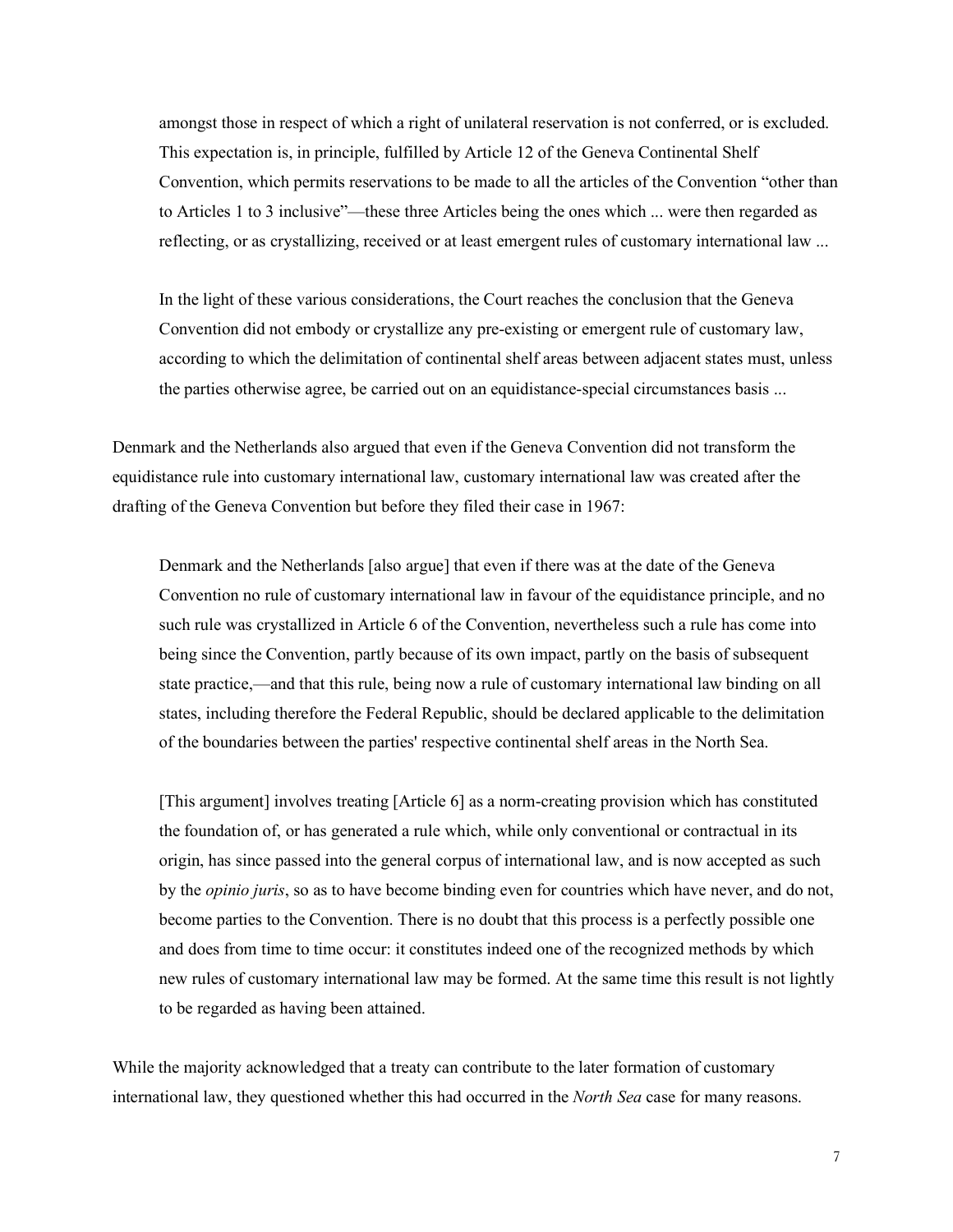They began by noting that details of the Geneva Convention did not suggest that Article 6 had a "normcreating character":

It would in the first place be necessary that the provision concerned should ... be of a fundamentally norm-creating character ... Considered *in abstracto* the equidistance principle might be said to fulfill this requirement. Yet in the particular form in which it is embodied in Article 6 of the Geneva Convention, and having regard to the relationship of that Article to other provisions of the Convention, this must be open to some doubt. In the first place, Article 6 is so framed as to put second the obligation to make use of the equidistance method, causing it to come after a primary obligation to effect delimitation by agreement. Such a primary obligation constitutes an unusual preface to what is claimed to be a potential general rule of law ... Secondly the part played by the notion of special circumstances ... and the very considerable, still unresolved controversies as to the exact meaning and scope of this notion, must raise further doubts as in the potentially normcreating character of the rule. Finally, the faculty of making reservations to Article 6, while it might not of itself prevent the equidistance principle being eventually received as general law, does add considerably to the difficulty of regarding this result as having been brought about (or being potentially possible) on the basis of the Convention: for so long as this faculty continues to exist, ... the Convention itself [seems] to deny to the provisions of Article 6 [a] norm-creating character ...

The majority then examined state practice after the drafting of the Geneva Convention:

It might be that, even without the passage of any considerable period of time, a very widespread and representative participation in the convention might suffice of itself ... In the present case however, the Court notes that ... the number of ratifications and accessions so far secured is, though respectable, hardly sufficient. That non-ratification may sometimes be due to factors other than active disapproval of the convention concerned can hardly constitute a basis on which positive acceptance of its principles can be implied ...

As regards the time element, the Court notes that it is over ten years since the Convention was signed, but that it is even now less than five since it came into force in June 1964, and that when the present proceedings were brought it was less than three years ... Although the passage of only a short period of time is not necessarily ... a bar to the formation of a new rule of customary international law ... an indispensable requirement would be that within the period in question ... state practice, including that of states whose interests are specially affected, should have been both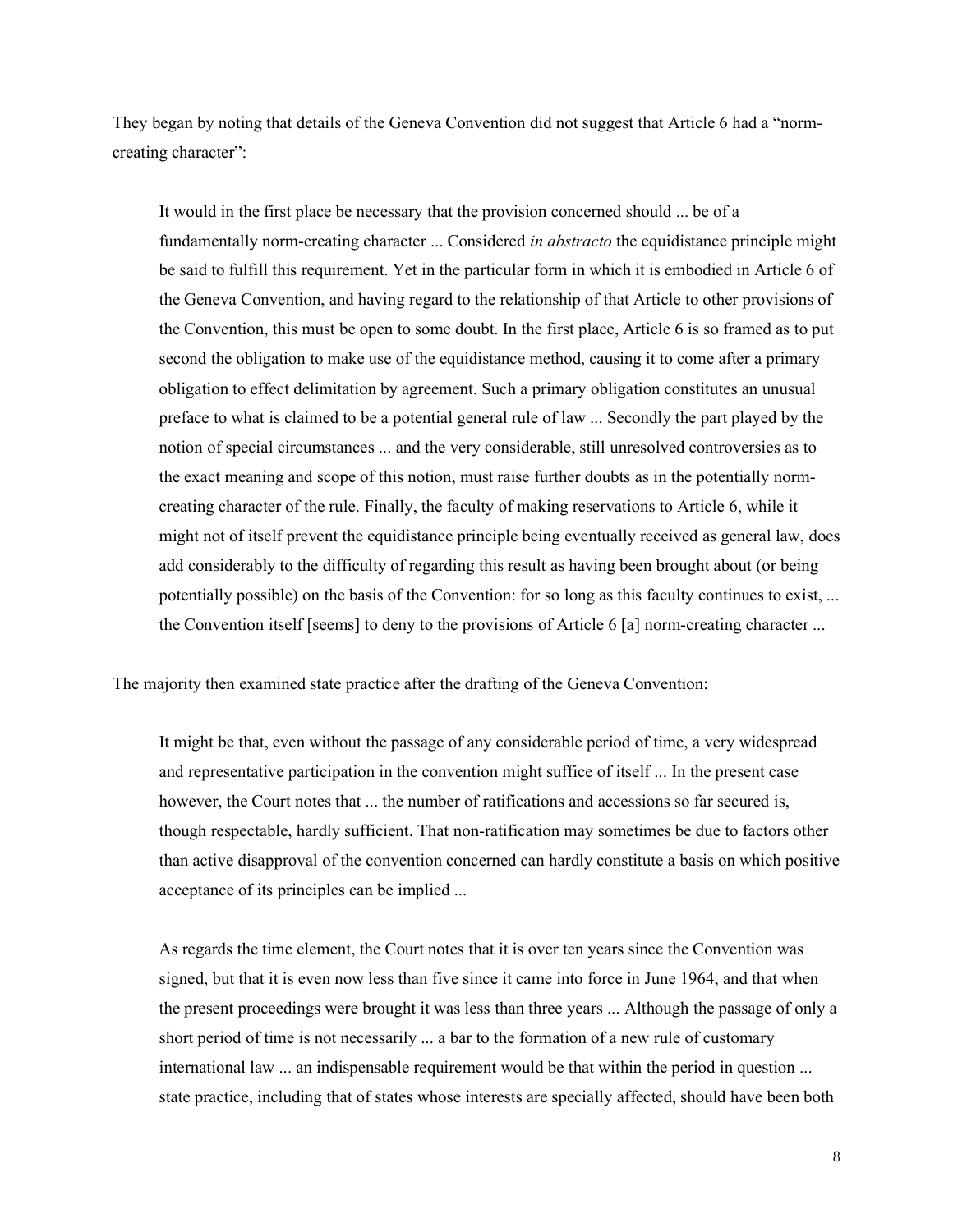extensive and virtually uniform … and should moreover have occurred in such a way as to show a general recognition that a rule of law or legal obligation is involved.

The Court must now consider whether state practice in the matter of continental shelf delimitation has, subsequent to the Geneva Convention, been of such a kind as to satisfy this requirement ... Some fifteen cases have been cited ... in which continental shelf boundaries have been delimited according to the equidistance principle—in the majority of the cases by agreement, in a few others unilaterally ... But even if these various cases constituted more than a very small proportion of those potentially calling for delimitation in the world as a whole, … there are ... several grounds which deprive them of weight as precedents in the present context.

The majority noted that many of the states that used the equidistance rule were members of the Geneva Convention and were following treaty law. Therefore, the majority argued, this state practice could not serve as evidence of customary international law:

To begin with, over half the states concerned ... were or shortly became parties to the Geneva Convention, and were therefore presumably ... acting actually or potentially in the application of the Convention. From their action no inference could legitimately be drawn as to the existence of a rule of customary international law ...

The majority then discussed the requirement of acceptance as law (*opinio juris*). The majority distinguished between acts performed from "courtesy, convenience or tradition" and those that are based on a "sense of legal duty":

Those states ... which were not, and have not become parties to the Convention, [clearly] were not applying the Convention. But from that no inference could justifiably be drawn that they believed themselves to be applying a mandatory rule of customary international law. There is not a shred of evidence that they did ... Acting, or agreeing to act in a certain way, does not of itself demonstrate anything of a juridical nature ...

Even if these instances of action by non-parties to the Convention were much more numerous than they in fact are, they would not, even in the aggregate, suffice in themselves to constitute the *opinio juris*;—for, in order to achieve this result, two conditions must be fulfilled. Not only must the acts concerned amount to a settled practice, but they must also be such, or be carried out in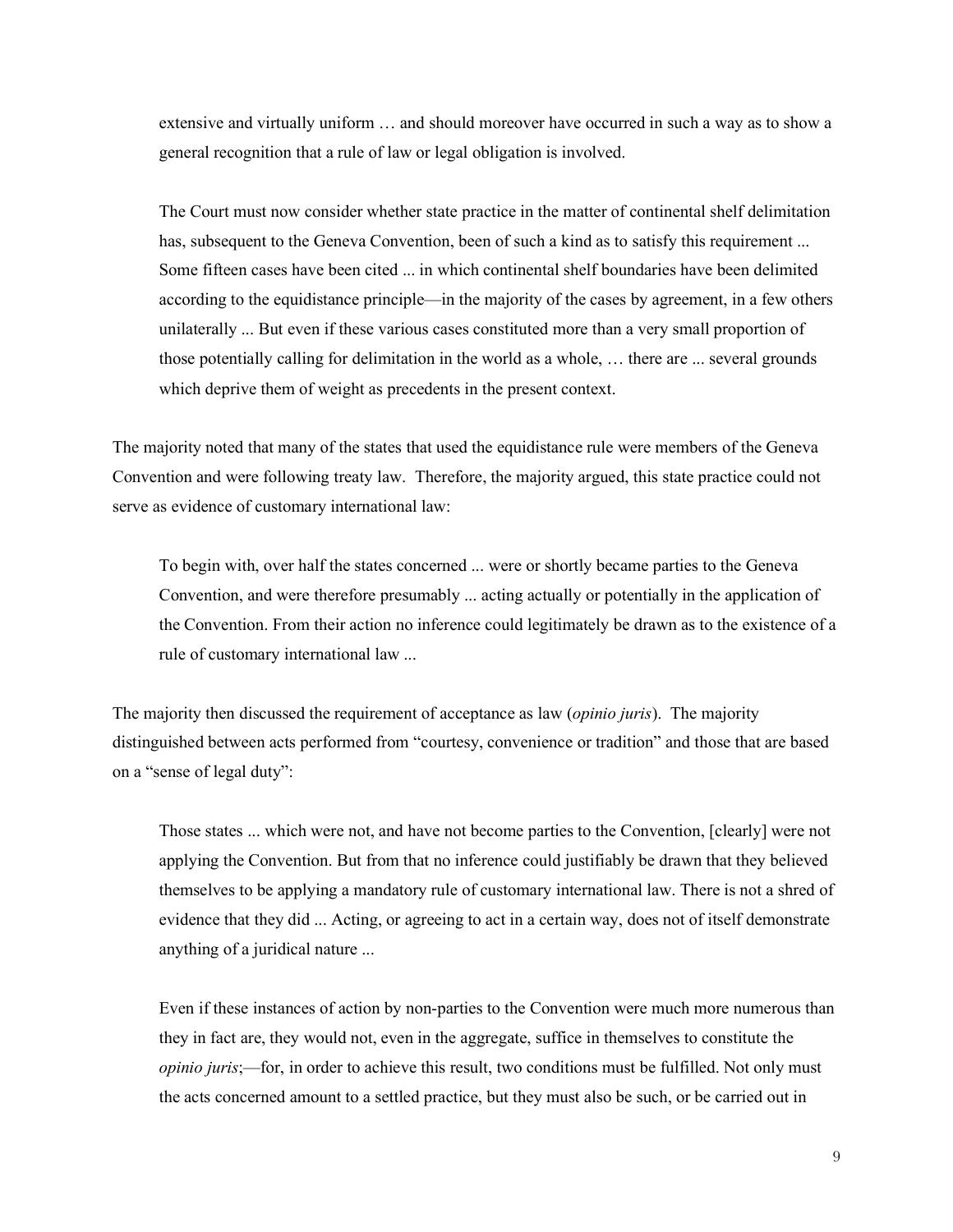such a way, as to be evidence of a belief that this practice is rendered obligatory by the existence of a rule of law requiring it. The need for such a belief … is implicit in the very notion of the *opinio juris sive necessitatis*. The states concerned must therefore feel that they are conforming to what amounts to a legal obligation. The frequency, or even habitual character of the acts is not in itself enough. There are many international acts … which are performed almost invariably, but which are motivated only by considerations of courtesy, convenience or tradition, and not by any sense of legal duty.

The majority concluded that there was not sufficient evidence of acceptance as law:

In certain cases—not a great number—the states concerned agreed to draw or did draw the boundaries concerned according to the principle of equidistance. There is no evidence that they so acted because they felt legally compelled to draw them in this way by reason of a rule of customary law obliging them to do so—especially considering that they might have been motivated by other obvious factors ...

The majority therefore concluded that customary international law did not require the equidistance rule:

The Court accordingly concludes that if the Geneva Convention was not in its origins or inception declaratory of a mandatory rule of customary international law enjoining the use of the equidistance principle ... neither has its subsequent effect been constitutive of such a rule; and that state practice up-to-date has equally been insufficient for the purpose …

#### *Part II: Law of the Sea—Continental Shelf Delimitation*

The majority then asked: which rules should Denmark, Germany, and the Netherlands use when delimiting the continental shelf? The majority argued that two principles from the Truman Proclamation had become binding law: agreement and equity.

As between states faced with an issue concerning the lateral delimitation of adjacent continental shelves, there are still rules and principles of law to be applied … The Court has to indicate to the parties the principles and rules of law in the light of which the methods for eventually effecting the delimitation will have to be chosen. The Court will discharge this task in such a way as to provide the parties with the requisite directions, without substituting itself for them by means of a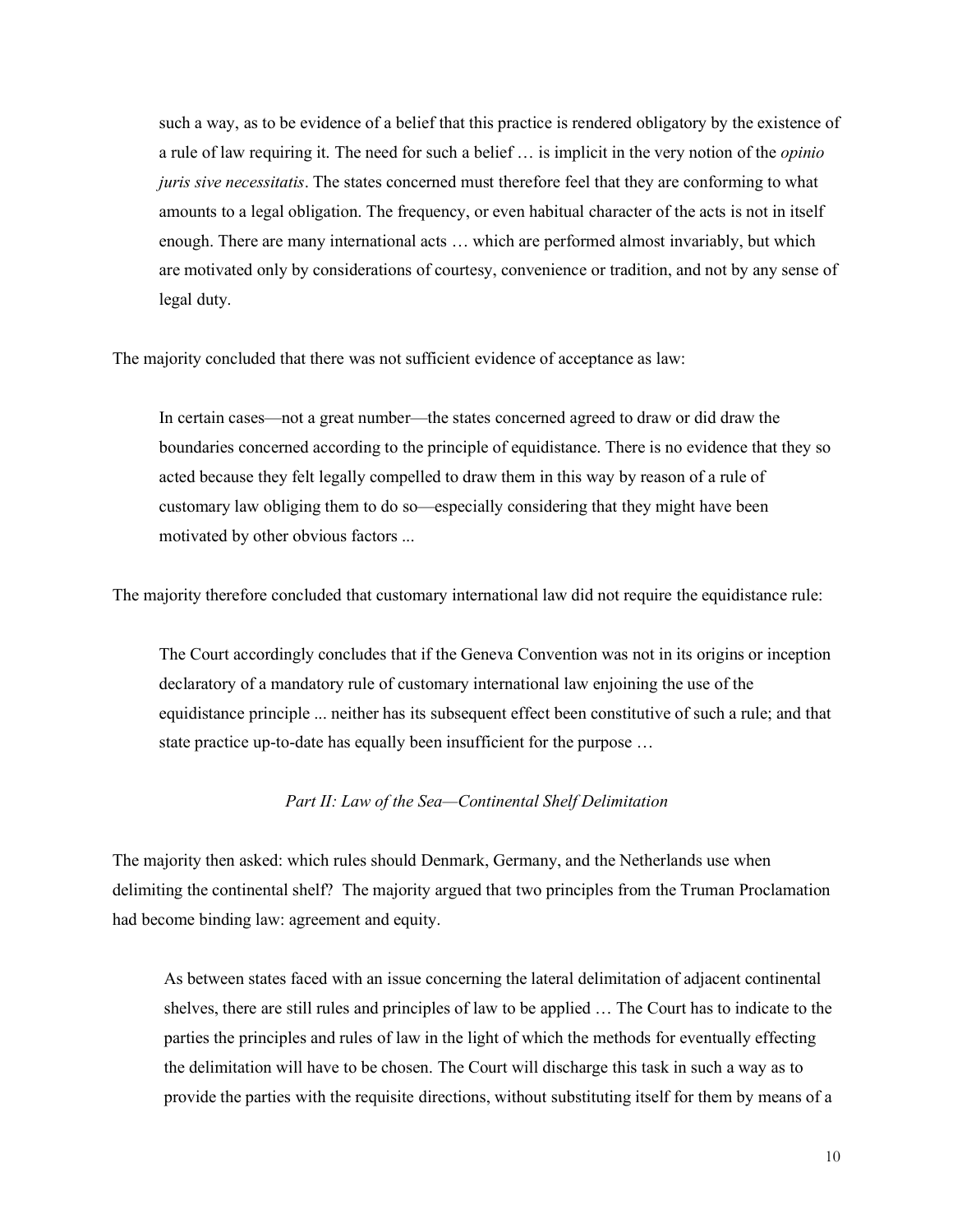detailed indication of the methods to be followed and the factors to be taken into account for the purposes of a delimitation the carrying out of which the parties have expressly reserved to themselves …

The essential reason why the equidistance method is not to be regarded as a rule of law is that, if it were to be compulsorily applied in all situations, this would not be consonant with certain basic legal notions which … have from the beginning reflected the *opinio juris* in the matter of delimitation; those principles being that delimitation must be the object of agreement between the states concerned, and that such agreement must be arrived at in accordance with equitable principles …

So far as the first rule is concerned, the Court would recall not only that the obligation to negotiate which  $\ldots$  arises out of the Truman Proclamation, which  $\ldots$  must be considered as having propounded the rules of law in this field, but also that this obligation merely constitutes a special application of a principle which underlies all international relations, and which is moreover recognized in Article 33 of the Charter of the United Nations as one of the methods for the peaceful settlement of international disputes …

The Court comes next to the rule of equity. The legal basis of that rule in the particular case of the delimitation of the continental shelf as between adjoining states has already been stated.<sup>3</sup> It must however be noted that the rule rests also on a broader basis. Whatever the legal reasoning of a court of justice, its decisions must by definition be just, and therefore in that sense equitable ...

The majority then discussed the difference between equity and equality. They then explained why they believed that using the equidistance rule would be inequitable in this case: because states with "equal treatment by nature" would receive unequal shares of the continental shelf.

Equity does not necessarily imply equality. There can never be any question of completely refashioning nature, and equity does not require that a state without access to the sea should be allotted an area of continental shelf, any more than there could be a question of rendering the situation of a state with an extensive coastline similar to that of a state with a restricted coastline. Equality is to be reckoned within the same plane, and it is not such natural inequalities as these

<sup>3</sup> Editor's note: The Court is referring here to its earlier discussion of the Truman Proclamation.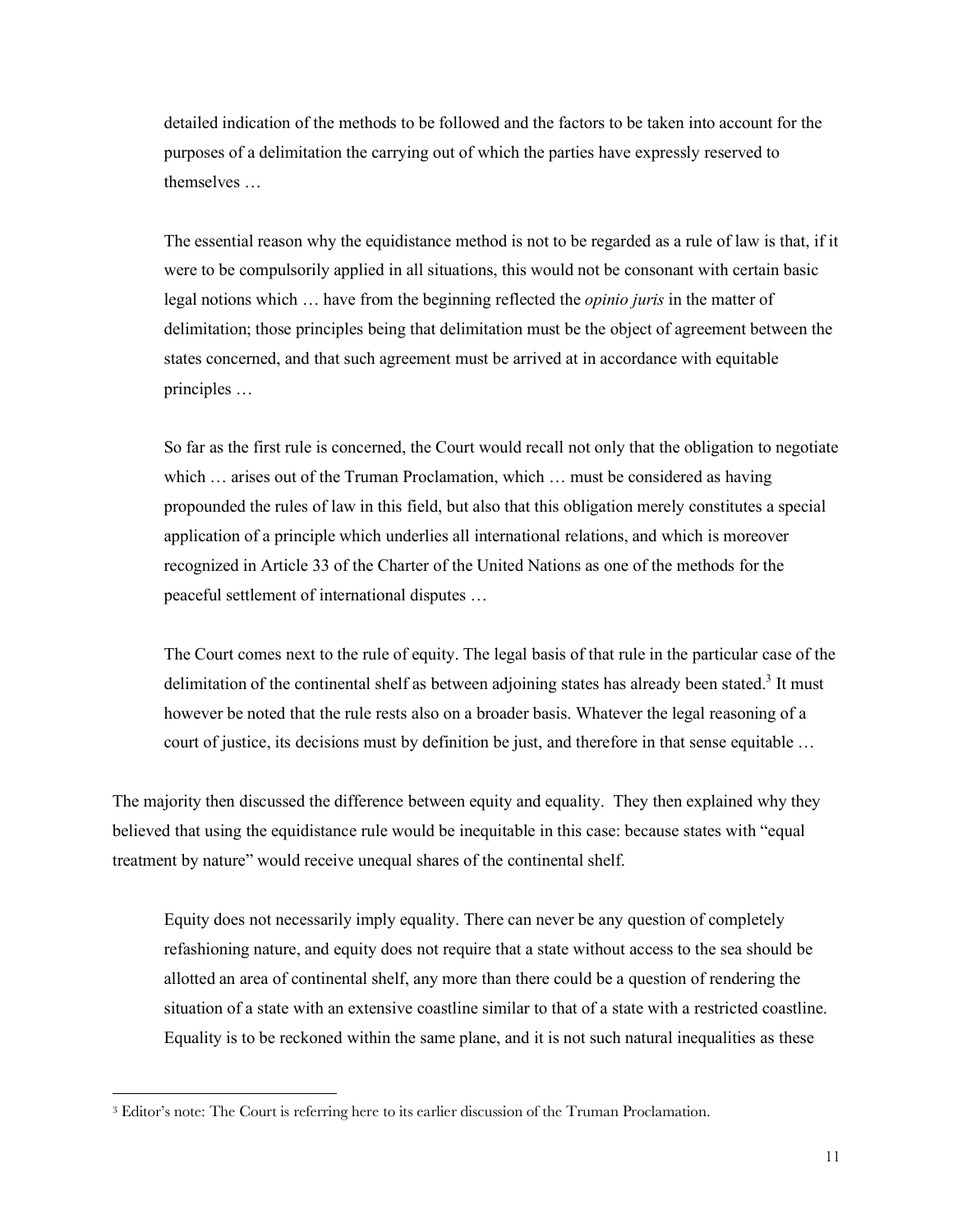that equity could remedy. But in the present case there are three states whose North Sea coastlines are in fact comparable in length and which, therefore, have been given broadly equal treatment by nature except that the configuration of one of the coastlines would, if the equidistance method is used, deny to one of these States treatment equal or comparable to that given the other two. Here indeed is a case where, in a theoretical situation of equality within the same order, an inequity is created. What is unacceptable in this instance is that a state should enjoy continental shelf rights considerably different from those of its neighbours merely because in the one case the coastline is roughly convex in form and in the other it is markedly concave, although those coastlines are comparable in length. It is therefore not a question of totally refashioning geography whatever the facts of the situation but, given a geographical situation of quasi-equality as between a number of states, of abating the effects of an incidental special feature from which an unjustifiable difference of treatment could result …

It is necessary to seek not one method of delimitation but one goal. It is in this spirit that the Court must examine the question of how the continental shelf can be delimited when it is in fact the case that the equidistance principle does not provide an equitable solution … Although the parties have made it known that they intend to reserve for themselves the application of the principles and rules laid down by the Court, it would, even so, be insufficient simply to rely on the rule of equity without giving some degree of indication as to the possible ways in which it might be applied in the present case …

Finally, the majority discussed criteria that states could consider when assessing whether a particular delimitation yielded an equitable outcome.

There is no legal limit to the considerations which states may take account of for the purpose of making sure that they apply equitable procedures, and more often than not it is the balancing-up of all such considerations that will produce this result rather than reliance on one to the exclusion of all others. The problem of the relative weight to be accorded to different considerations naturally varies with the circumstances of the case.

In balancing the factors in question it would appear that various aspects must be taken into account. Some are related to the geological. others to the geographical aspect of the situation, others again to the idea of the unity of any deposits. These criteria, though not entirely precise, can provide adequate bases for decision adapted to the factual situation.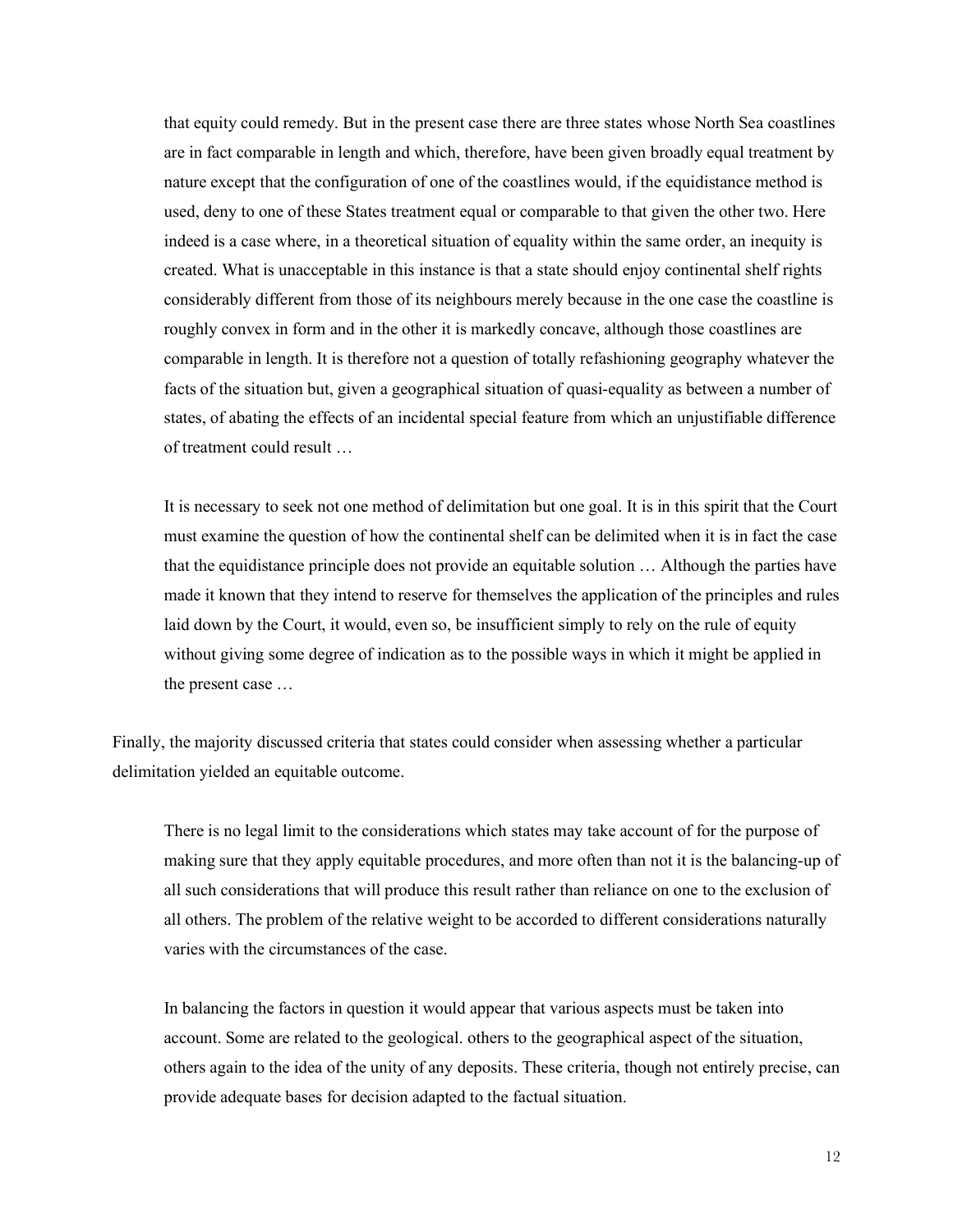The institution of the continental shelf has arisen out of the recognition of a physical fact; and the link between this fact and the law, without which that institution would never have existed, remains an important element for the application of its legal regime. The continental shelf is, by definition, an area physically extending the territory of most coastal states into a species of platform which has attracted the attention first of geographers and hydrographers and then of jurists … The appurtenance of the shelf to the countries in front of whose coastlines it lies, is therefore a fact, and it can be useful to consider the geology of that shelf in order to find out whether the direction taken by certain configurational features should influence delimitation ...

The doctrine of the continental shelf is a recent instance of encroachment on maritime expanses which, during the greater part of history, appertained to no-one. The contiguous zone and the continental shelf are in this respect concepts of the same kind. In both instances the principle is applied that the land dominates the sea; it is consequently necessary to examine closely the geographical configuration of the coastlines of the countries whose continental shelves are to be delimited. This is one of the reasons why the Court does not consider that markedly pronounced configurations can be ignored; for, since the land is the legal source of the power which a state may exercise over territorial extensions to seaward, it must first be clearly established what features do in fact constitute such extensions …

Another factor to be taken into consideration in the delimitation of areas of continental shelf as between adjacent states is the unity of any deposits. The natural resources of the subsoil of the sea in those parts which consist of continental shelf are the very object of the legal regime established subsequent to the Truman Proclamation. Yet it frequently occurs that the same deposit lies on both sides of the line dividing a continental shelf between two states, and since it is possible to exploit such a deposit from either side, a problem immediately arises on account of the risk of prejudicial or wasteful exploitation by one or other of the states concerned. To look no farther than the North Sea, the practice of states shows how this problem has been dealt with, and all that is needed is to refer to the undertakings entered into by the coastal States of that sea with a view to ensuring the most efficient exploitation or the apportionment of the products extracted … The Court does not consider that unity of deposit constitutes anything more than a factual element which it is reasonable to take into consideration in the course of the negotiations for a delimitation. The Parties are fully aware of the existence of the problem as also of the possible ways of solving it.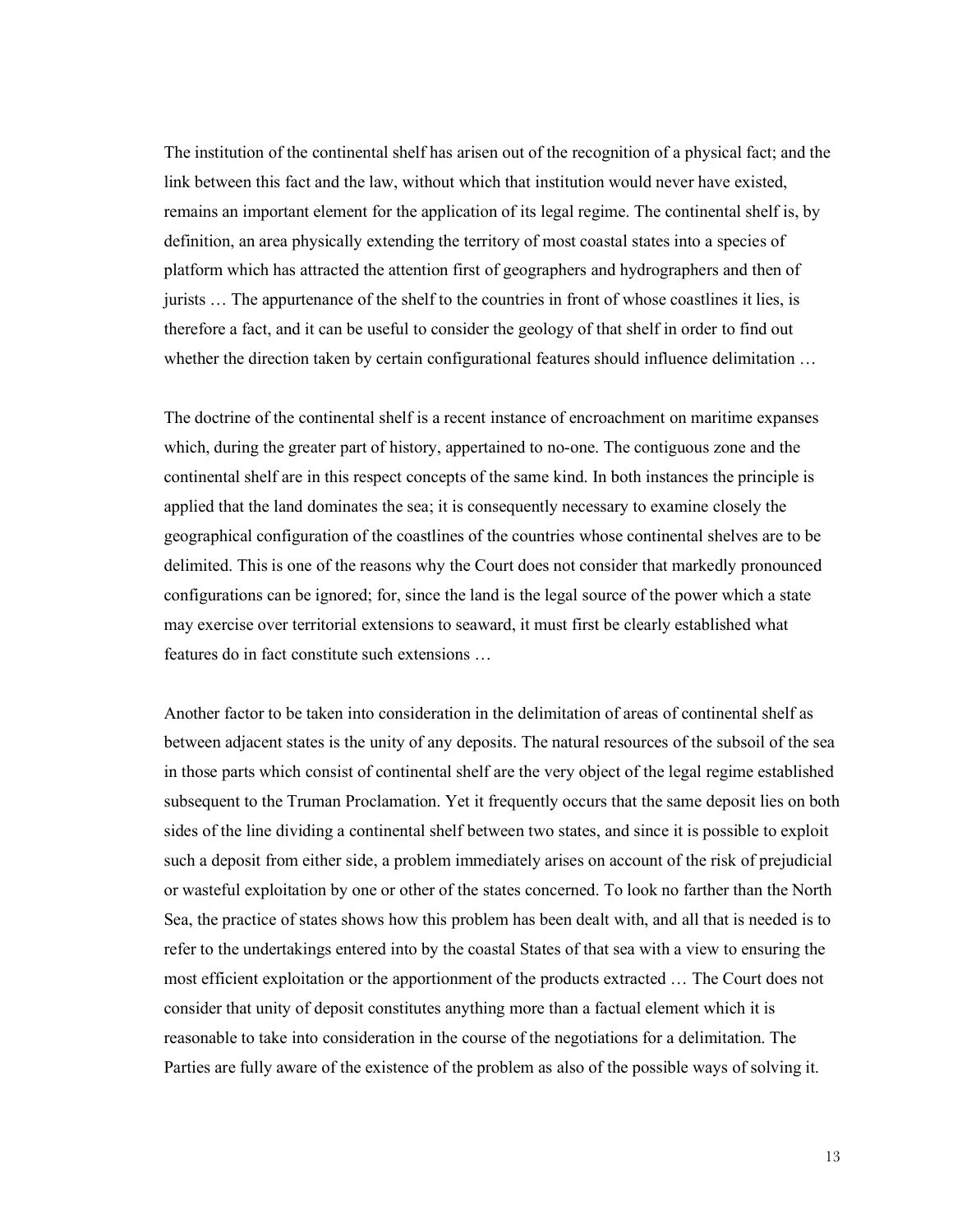A final factor to be taken account of is the element of a reasonable degree of proportionality which a delimitation effected according to equitable principles ought to bring about between the extent of the continental shelf appertaining to the states concerned and the lengths of their respective coastlines,—these being measured according to their general direction in order to establish the necessary balance between states with straight, and those with markedly concave or convex coasts, or to reduce very irregular coastlines to their truer proportions …

#### Dissenting Judgment of Judge Lachs

Judge Lachs began by arguing that treaties can affect customary international law. He then asked: did the Geneva Convention help to create customary international law?

It is generally recognized that provisions of international instruments may acquire the status of general rules of international law. Even unratified treaties may constitute a point of departure for a legal practice. Treaties binding many states are ... capable of producing this effect, a phenomenon not unknown in international relations. I shall therefore now endeavour to ascertain whether the transformation of the provisions of Article 6, paragraph 2, of the Geneva Convention on the Continental Shelf, and in particular the equidistance rule, into generally accepted law has in fact taken place. This calls for an analysis of state practice, of the time factor, and of what is traditionally understood to constitute *opinio juris*.

Judge Lachs argued that states often delay treaty ratification. However, he believed that such delays did not necessarily prevent treaties from shaping customary international law:

Ten years have elapsed since the Convention on the Continental Shelf was signed, and 39 states are today parties to it. Delay in the ratification of and accession to multilateral treaties is a well-known phenomenon in contemporary treaty practice ... It is self-evident that in many cases substantive reasons are at the root of these delays. However, experience indicates that in most cases they are caused by factors extraneous to the substance and objective of the instrument in question. Often the slowness and inherent complication of constitutional procedures, the need for interdepartmental consultations and co-ordination, are responsible ... Frequently, again, there is procrastination, due to the lack of any sense of urgency, or of immediate interest in the problems dealt with by the treaty ... These overlong delays in ratification and their causes, not related to the substance of the instruments concerned, are factors for which due allowance has to be made ... The number of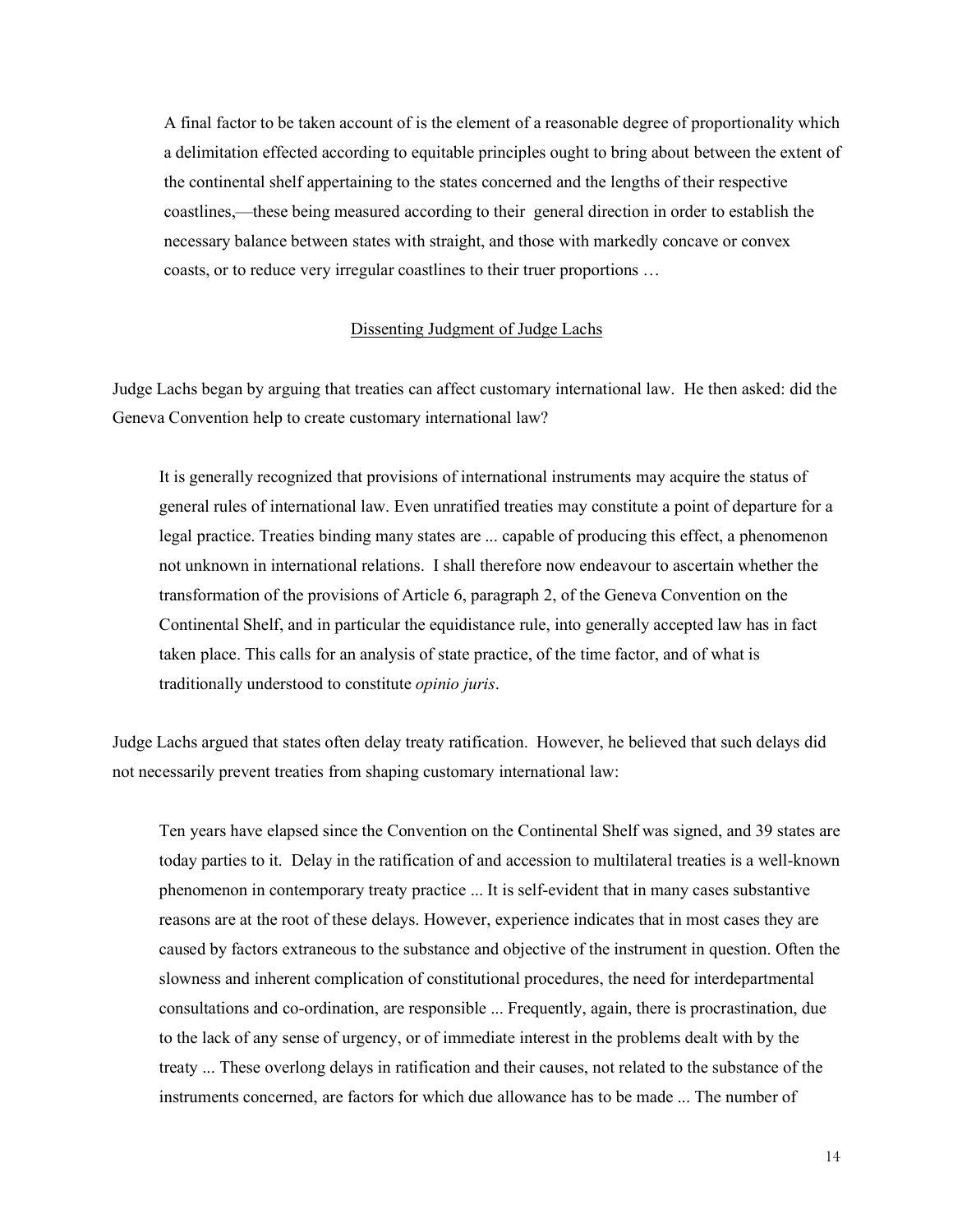ratifications and accessions cannot, in itself, be considered conclusive with regard to the general acceptance of a given instrument.

Judge Lachs noted that many states in the late 1960s were newly independent and focused on other priorities than ratifying treaties. He also noted that many states were land-locked and hence weren't affected by the Geneva Convention. In contrast, most states that wanted to explore the continental shelf for oil and minerals had joined the treaty:

In the case of the Convention on the Continental Shelf, … 31 states came into existence during the period between its signature (28 June 1958) and its entry into force (10 June 1964), while 13 other nations have since acceded to independence. Thus the time during which these 44 states could have completed the necessary procedure enabling them to become parties to the Convention has been rather limited, in some cases very limited. Taking into account the great and urgent problems each of them had to face, one cannot be surprised that many of them did not consider it a matter of priority. This notwithstanding, nine of those states have acceded to the Convention. Twenty-six of the total number of states in existence are moreover land-locked and cannot be considered as having a special and immediate interest in speedy accession to the Convention ...

It is the above analysis which is relevant, not the straight comparison between the total number of states in existence and the number of parties to the Convention. It reveals in fact that the number of parties to the Convention on the Continental Shelf is very impressive, including as it does the majority of states actively engaged in the exploration of continental shelves …

Judge Lachs then emphasized the importance of representativeness for assessing state practice:

This mathematical computation, important as it is in itself, should be supplemented by, so to speak, a spectral analysis of the representativity of the states parties to the Convention.

For in the world today an essential factor in the formation of a new rule of general international law is to be taken into account: namely that states with different political, economic and legal systems, states of all continents, participate in the process. No more can a general rule of international law be established by the fiat of one or of a few, or—as it was once claimed—by the consensus of European states only.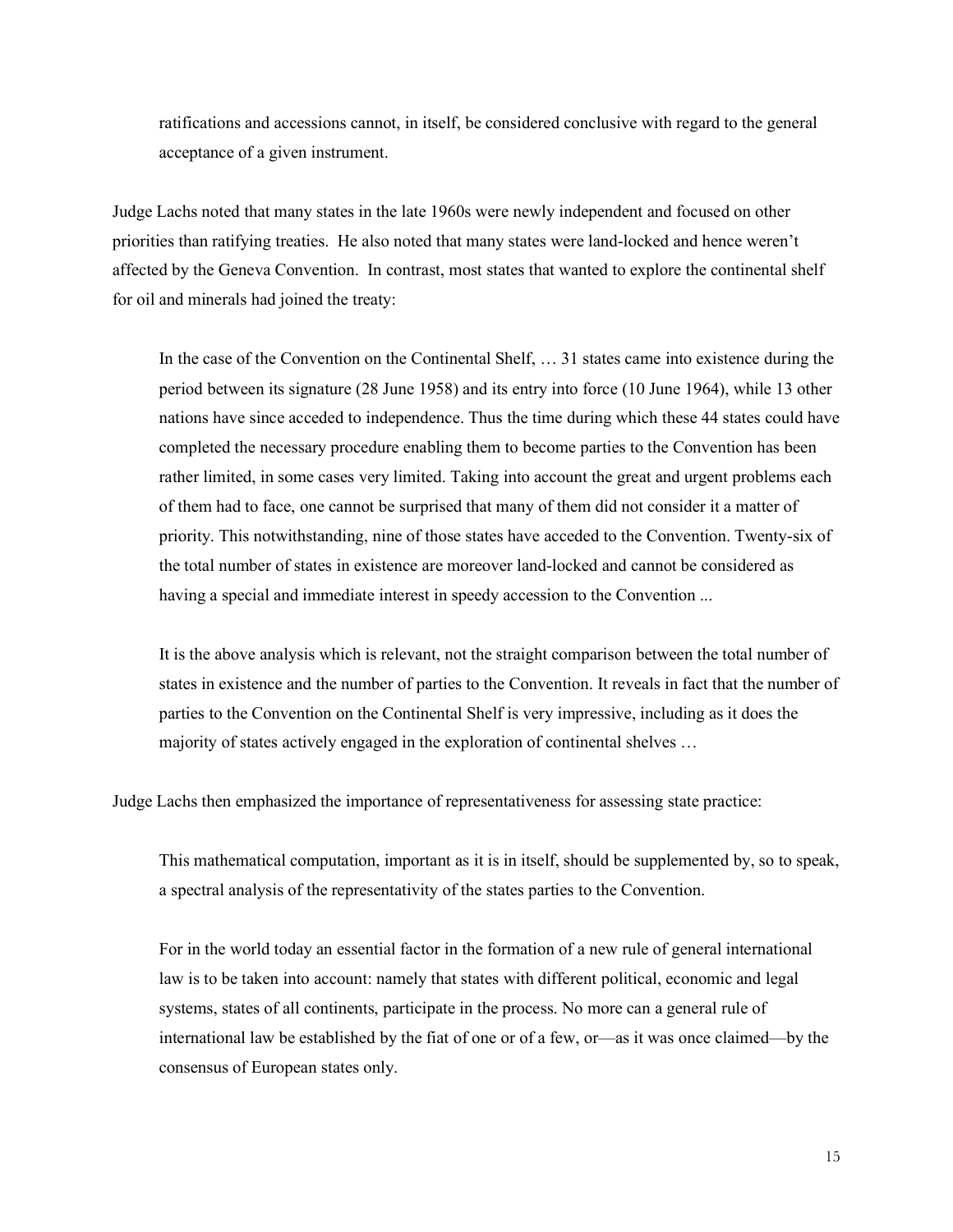This development was broadly reflected in the composition of the Geneva Conference on the Law of the Sea; it is now similarly reflected within the number of states which are parties to the Convention on the Continental Shelf. These include states of all continents, among them states of various political systems, with both new and old states representing the main legal systems of the world. It may therefore be said that, from the viewpoints both of number and of representativity, the participation in the Convention constitutes a solid basis for the formation of a general rule of law ...

Judge Lachs next argued that the practice of states that had ratified the Convention was important for the formation of customary international law:

All this leads to the conclusion that the principles and rules enshrined in the Convention, and in particular the equidistance rule, have been accepted not only by those states which are parties to the Convention on the Continental Shelf, but also by those which have subsequently followed it in agreements, or in their legislation, or have acquiesced in it ... This can be viewed as evidence of a practice widespread enough to satisfy the criteria for a general rule of law.

Judge Lachs noted that customary international law does not require universal acceptance, and that maritime delimitations were relatively infrequent acts:

For to become binding, a rule or principle of international law need not pass the test of universal acceptance ... Not all states have ... an opportunity or possibility of applying a given rule ... Thus this test cannot be, nor is it, one endowed with any absolute character: it is of its very nature relative. Criteria of frequency, continuity and uniformity are involved. However, not all potential rules are susceptible to verification by all these criteria. Frequency may be invoked only in situations where there are many and successive opportunities to apply a rule. This is not the case with delimitation, which is a one-time act. Furthermore, as it produces lasting consequences, it invariably implies an intention to satisfy the criterion of continuity ...

Judge Lachs argued that some states may decide not to follow a customary international rule. He viewed such behavior as a "permitted derogation" from a rule, rather than as evidence against a possible rule:

A general rule which is not of the nature of *jus cogens* [cannot] prevent some states from adopting an attitude apart. They may have opposed the rule from its inception and may, unilaterally, or in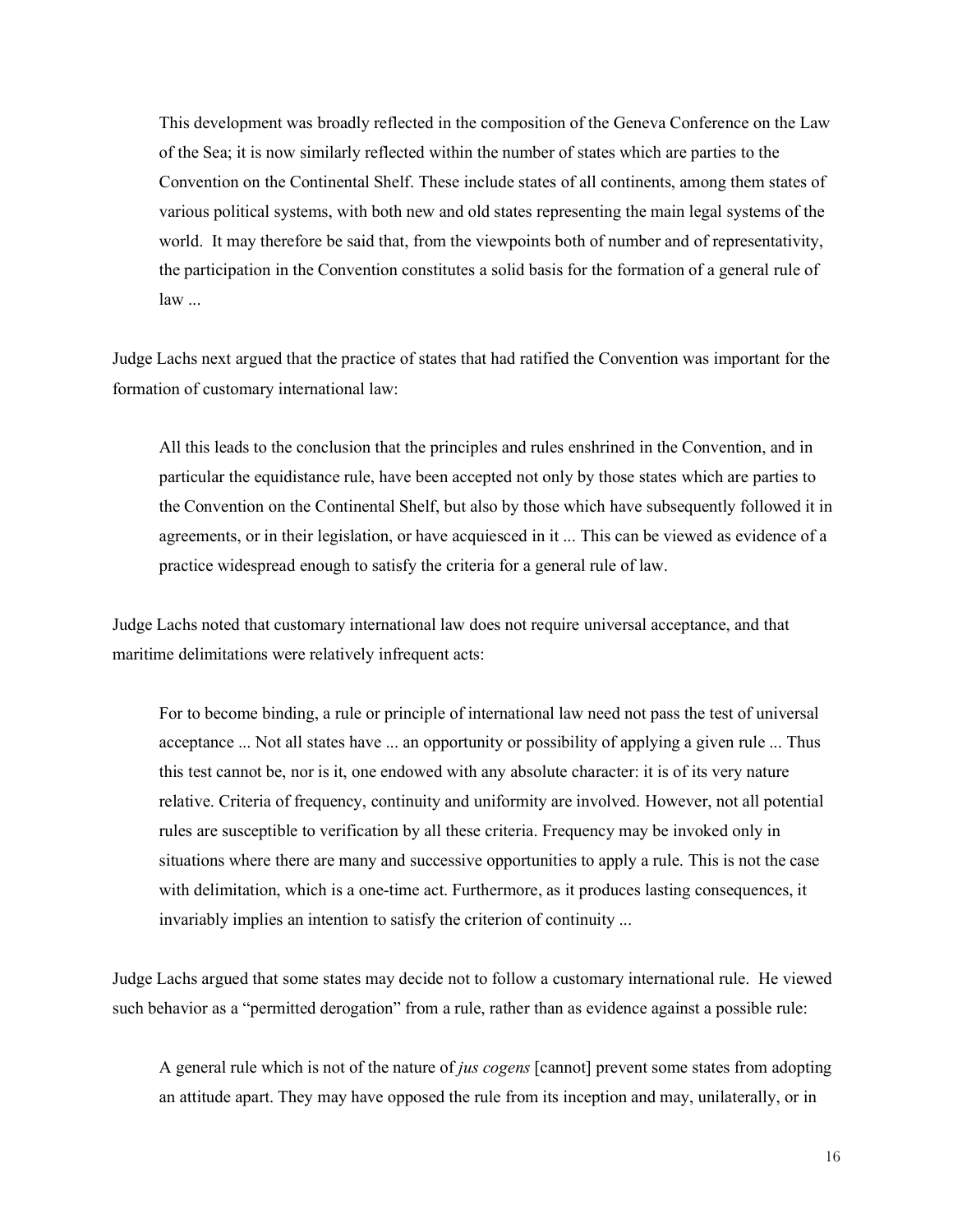agreement with others, decide upon different solutions of the problem involved. Article 6, paragraph 2, of the Convention on the Continental Shelf, by virtue of the built-in exceptions, actually opens the way to occasional departures from the equidistance rule wherever special circumstances arise. Thus the fact that some states ... concluded agreements at variance with the equidistance rule ... represents a mere permitted derogation and cannot be held to have disturbed the formation of a general rule of law on delimitation.

Judge Lachs argued that customary international law must sometimes be formed quickly, without a long duration of state practice. He believed that law-making must occur more quickly when states have more need for legal regulation:

With regard to the time factor, the formation of law by state practice has in the past frequently been associated with the passage of a long period of time ... However, the great acceleration of social and economic change, combined with that of science and technology, have confronted law with a serious challenge: one it must meet, lest it lag even farther behind events than it has been wont to do. To give a concrete example: the first instruments that man sent into outer space traversed the airspace of states and circled above them in outer space, yet the launching states sought no permission, nor did the other states protest. This is how the freedom of movement into outer space, and in it, came to be established and recognized as law within a remarkably short period of time. Similar developments are affecting, or may affect, other branches of international law.

Given the necessity of obviating serious differences between states, which might lead to disputes, the new chapter of human activity concerning the continental shelf could not have been left outside the framework of law for very long. Thus, under the pressure of events, a new institution has come into being. By traditional standards this was no doubt a speedy development. But then the dimension of time in law, being relative, must be commensurate with the rate of movement of events which require legal regulation. A consequential response is required. And so the short period within which the law on the continental shelf has developed and matured does not constitute an obstacle to recognizing its principles and rules, including the equidistance rule, as part of general law.

Judge Lachs then discussed acceptance of law. Namely, he criticized the majority's emphasis on belief: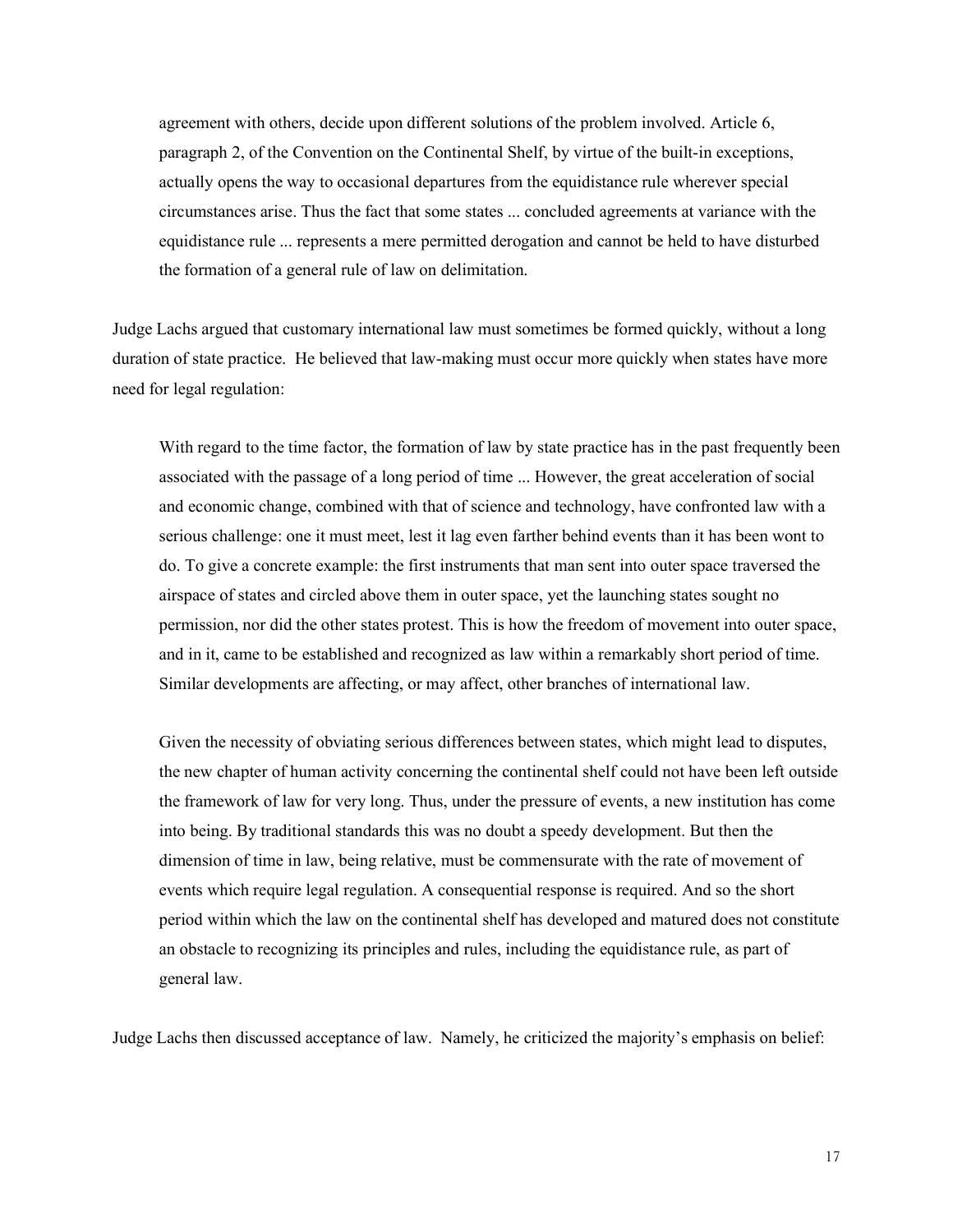Can the practice above summarized be considered as having been accepted as law, having regard to the subjective element required? The process leading to this effect is necessarily complex. There are certain areas of state activity and international law which by their very character may only with great difficulty engender general law, but there are others, both old and new, which may do so with greater ease. Where continental shelf law is concerned, some states have at first probably accepted the rules in question, as states usually do, because they found them convenient and useful, the best possible solution for the problems involved. Others may also have been convinced that the instrument elaborated within the framework of the United Nations was intended to become and would in due course become general law ... Many states have followed suit under the conviction that it was law.

Thus at the successive stages in the development of the rule the motives which have prompted states to accept it have varied from case to case. It could not be otherwise. At all events, to postulate that all states, even those which initiate a given practice, believe themselves to be acting under a legal obligation is to resort to a fiction—and in fact to deny the possibility of developing such rules. For the path may indeed start from voluntary, unilateral acts relying on the confident expectation that they will find acquiescence or be emulated; alternatively, the starting point may consist of a treaty to which more and more states accede and which is followed by unilateral acceptance. It is only at a later stage that, by the combined effect of individual or joint action, ... there develops the chain-reaction productive of international consensus.

Judge Lachs argued that state practice should count as "*prima facie* evidence" of acceptance as law. That is, he believed that state practice was sufficient to generate customary international law unless there was evidence that states did not accept a rule as a legal obligation:

In view of the complexity of this formative process and the differing motivations possible at its various stages, it is surely over-exacting to require proof that every state having applied a given rule did so because it was conscious of an *obligation* to do so. What can be required is that the party relying on an alleged general rule must prove that the rule invoked is part of a general practice accepted as law by the states in question. No further or more rigid form of evidence could or should be required. In sum, the general practice of states should be recognized as *prima facie* evidence that it is accepted as law ...

Judge Lachs suggested that the majority's approach hindered the development of international law: